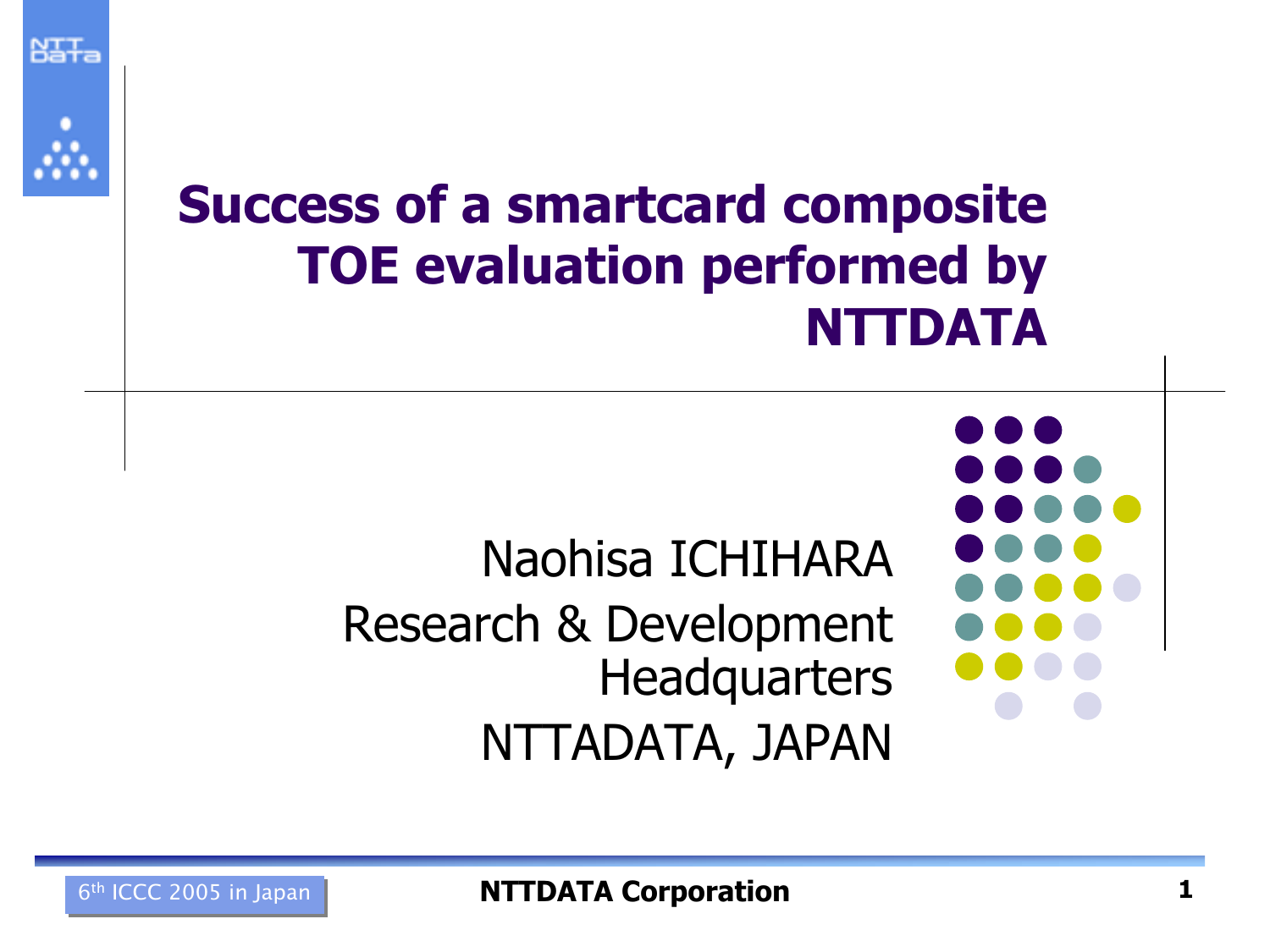

### **Contents**



- 1. History of smartcard evaluation
- 2. Composite evaluation for smartcard
- 3. Typical case
- 4. Our case
- 5. Points
- 6. Conclusion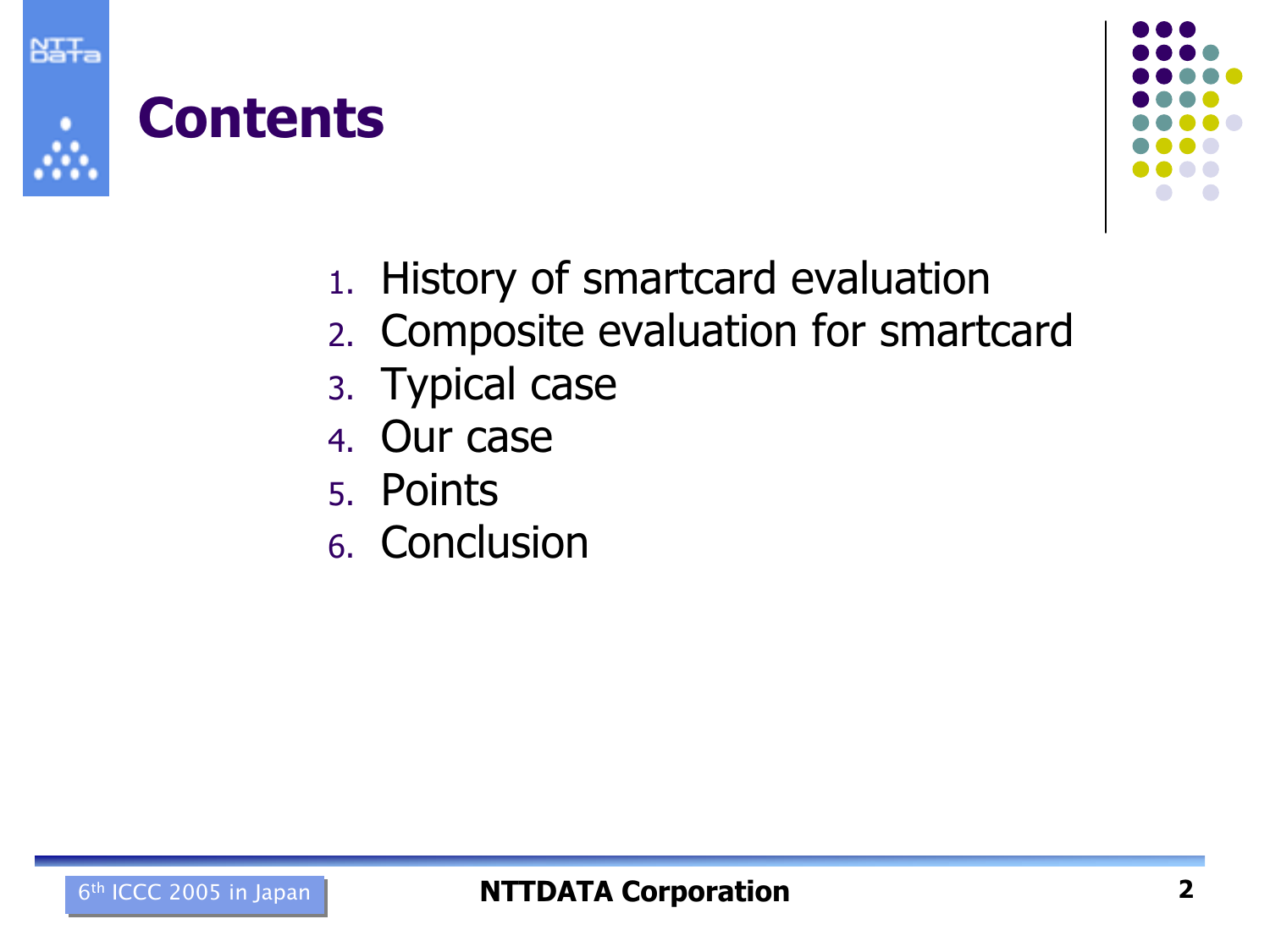

### History of smartcard evaluation

- $\bullet$ 1996, The first successful case of smartcard evaluation
- $\bullet$ 1998, CC v2.0 issued
- $\bullet$ 1999, ISO/IEC adopted CC v2.0 as #15408
- $\bullet$ 2000, The first successful case of IC evaluation
- $\bullet$ 2002, JIL document issued, as CC supporting document e.g. "ETR-lite for composition: Annex-A Composite smartcard evaluation: Recommended practice"





#### $6<sup>th</sup>$  ICCC 2005 in Japan **ICCC 2005 in Japan ICCC 2005 in Japan ICCC**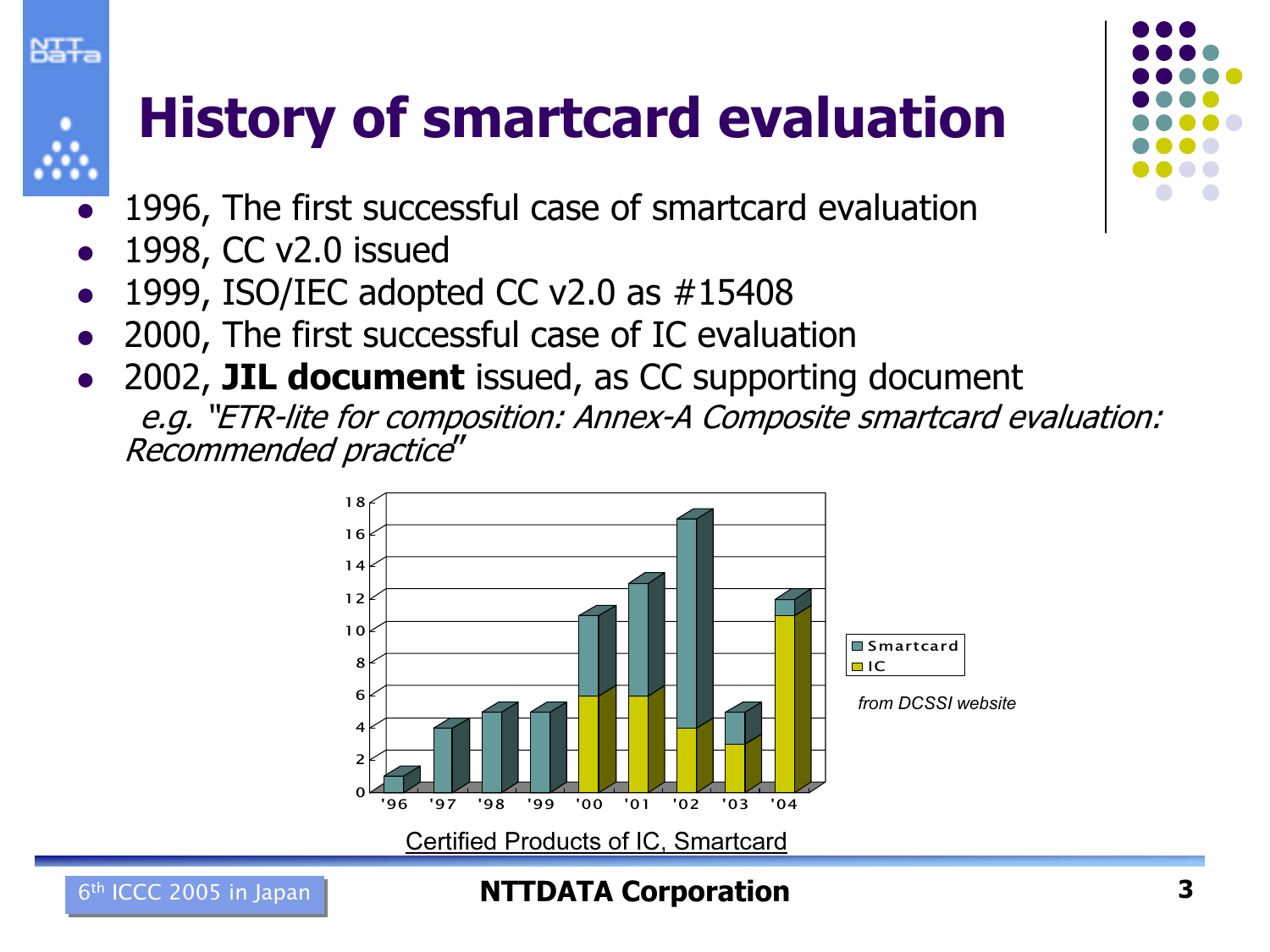- $\bullet$  Why is CC evaluation needed for SC?
	- $\bullet$ Customer's requirement
	- $\bullet$ SC tends to be vulnerable as time goes by
	- $\bullet$ Improve security skills of developers
	- $\bullet$ High EAL contributes to low cost as well as high security
- $\bullet$  Why is the Composite evaluation used for SC?
	- $\bullet$ Saving time and cost of evaluation
	- $\bullet$ Implemented with multiple components
	- $\bullet$ Developed by multiple vendors
	- $\bullet$ Used as one product in real service



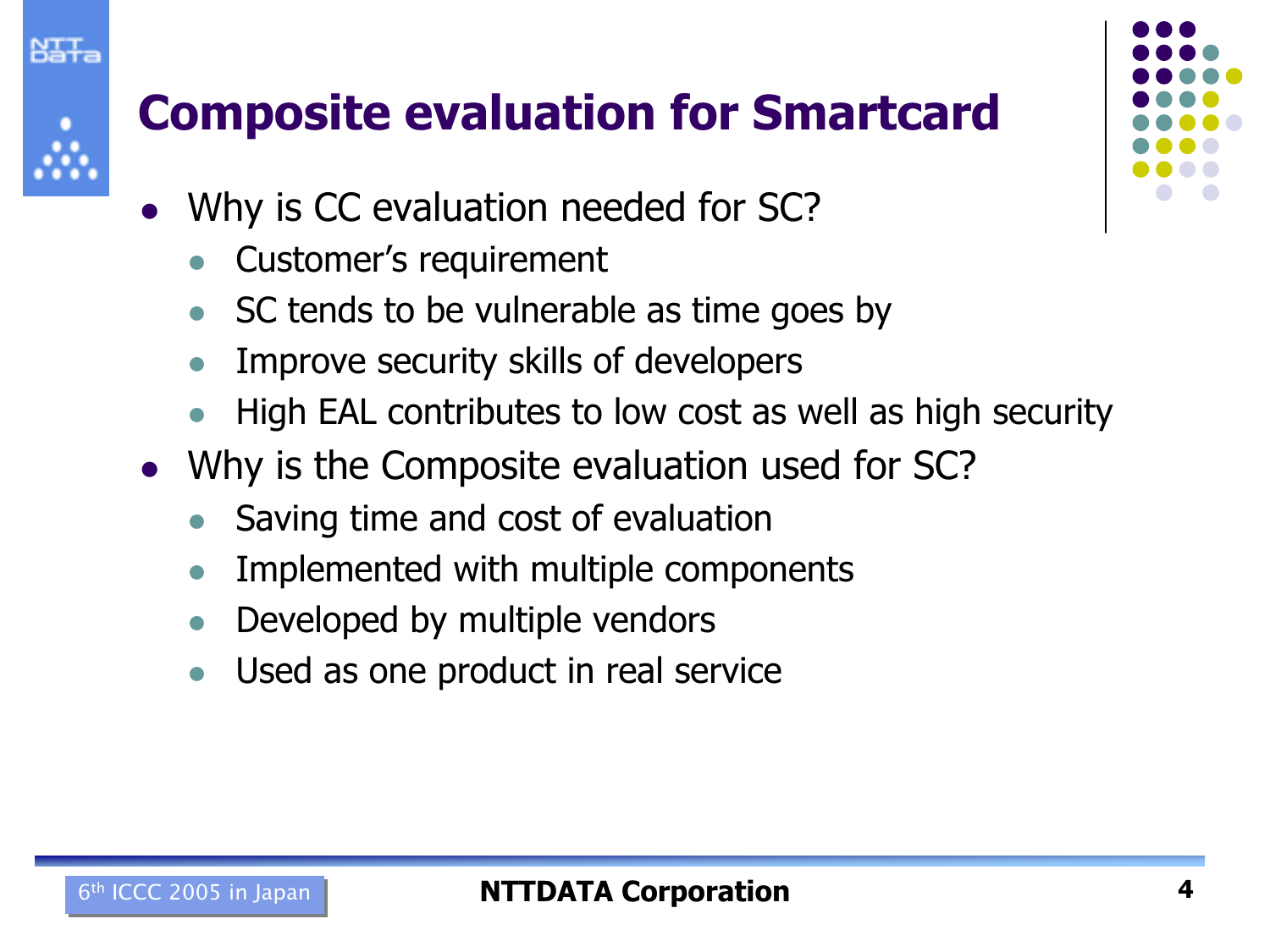- $\bullet$  What is 'composite evaluation' on earth?
	- $\bullet$ Evaluation of underlying product e.g. IC
	- $\bullet$  Evaluation of 'Composite product' e.g. Smartcard
		- $\bullet$ Composite ST based on  $ST$ -lite (+ compatible PPs)
		- $\bullet$ Composition Activities

**NATA** 

 $\bullet$ Available to use *ETR-lite*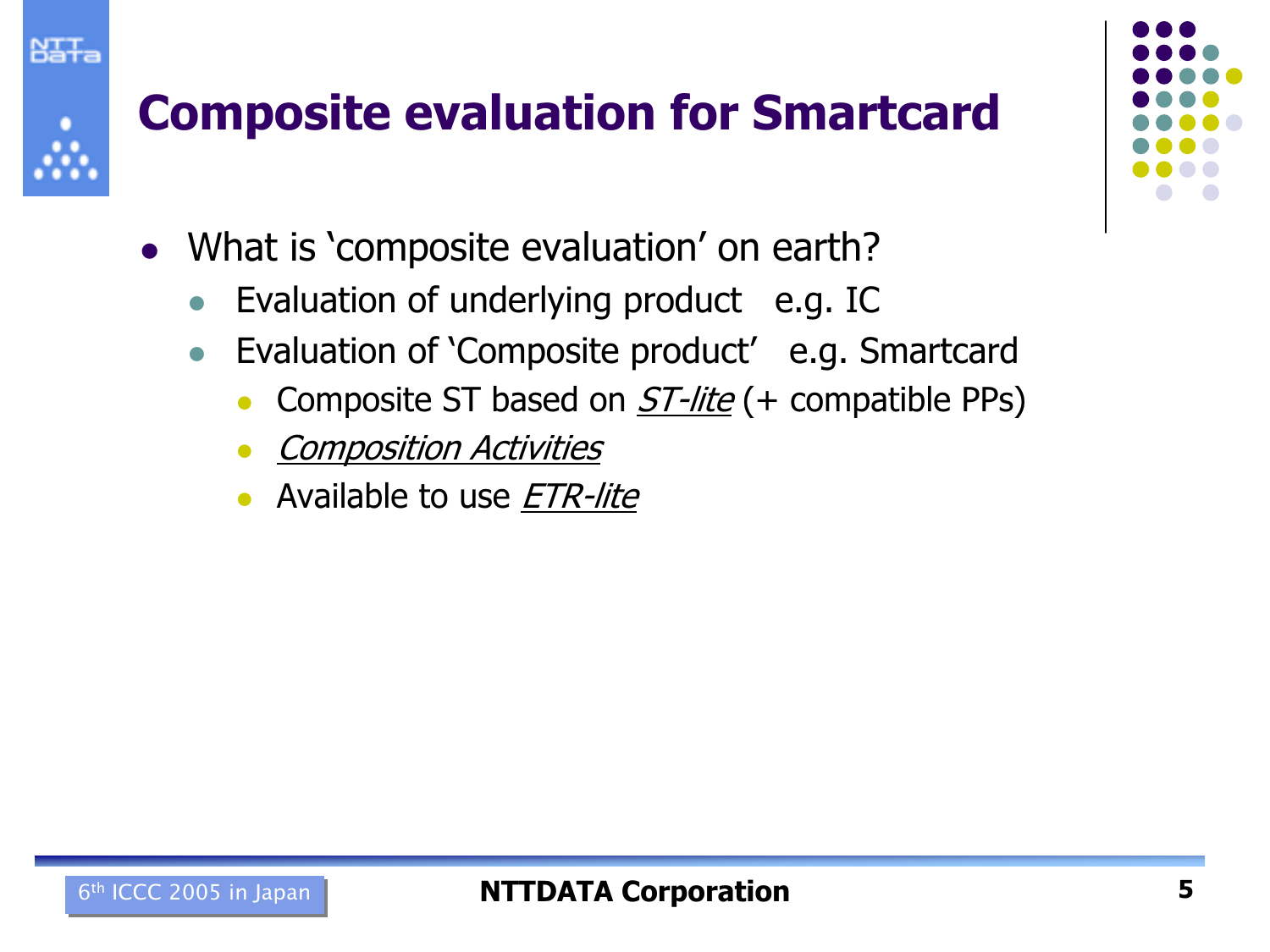

 $\bullet$ Composition activities ... " in order to verify that weakness are not introduced by the integration of the composite product"

- ASE: "evaluation of composite product ST", "use of <u>ST-lite</u>"
- $\bullet$  ACM: "Integration of Embedded Software in the IC manufacturer configuration management system"
- $\bullet$  ADO: "Consistency check for delivery and pre personalization procedures"
- $\bullet$ ADV: "Compliance with the IC developer recommendations"
- $\bullet$ ATE: "Composite product functional testing"
- $\bullet$ AVA: "Composite product vulnerability analysis"
- $\bullet$ Use of ETR-lite

NIT-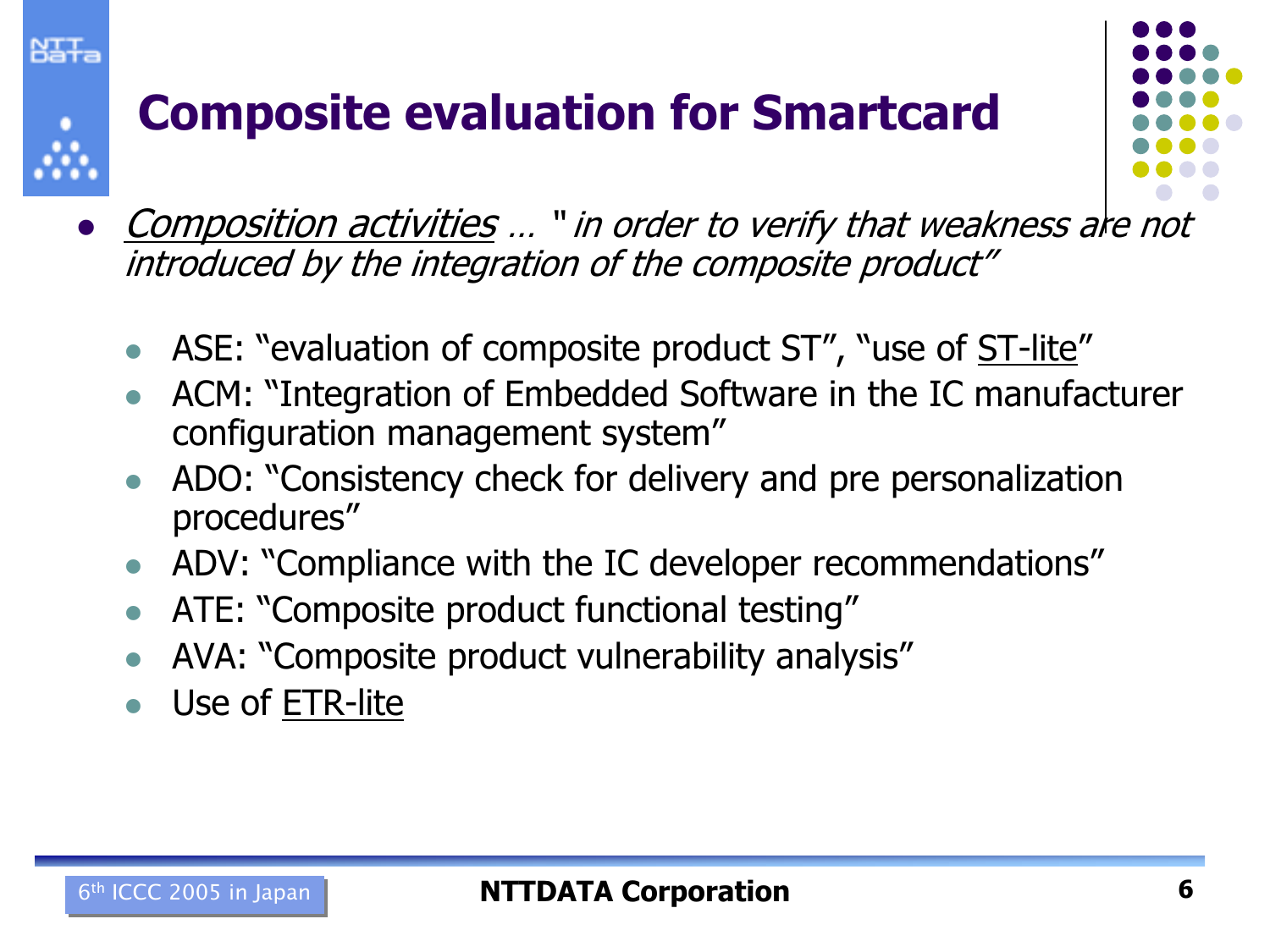



#### $\bullet$  PP compliance

 $\bullet$  Composite PP (like PP9911/PP0010) is made by keeping compliance with underlying PP (like PP9806)

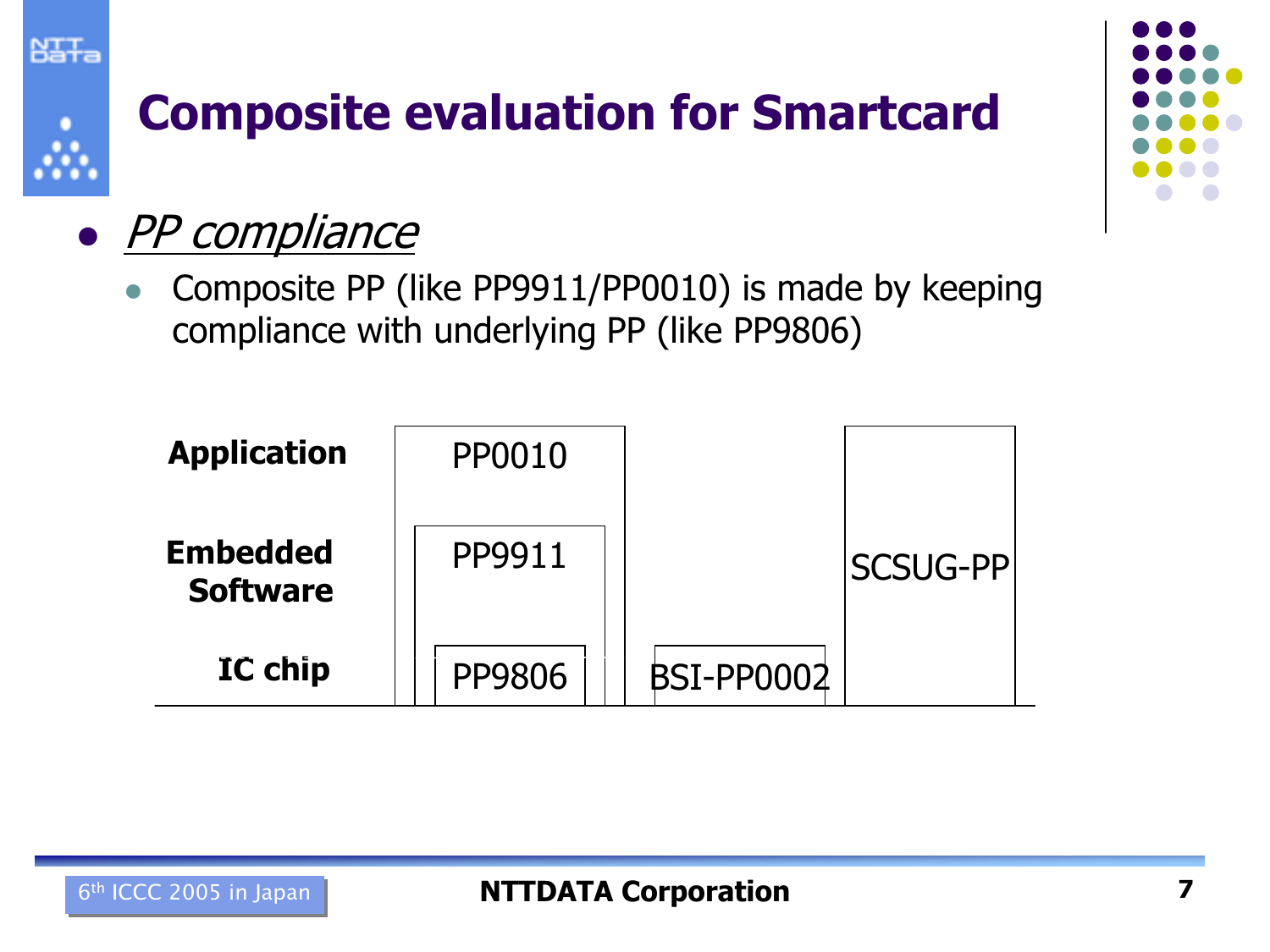





- ST-lite
	- Such ST is needed only for
		- another evaluation (for the reference and reuse of evaluation result)
		- product user (disclosure)
- $\bullet$  ETR-lite
	- Such ETR is needed only for
		- another evaluation (for the reference and reuse of evaluation result)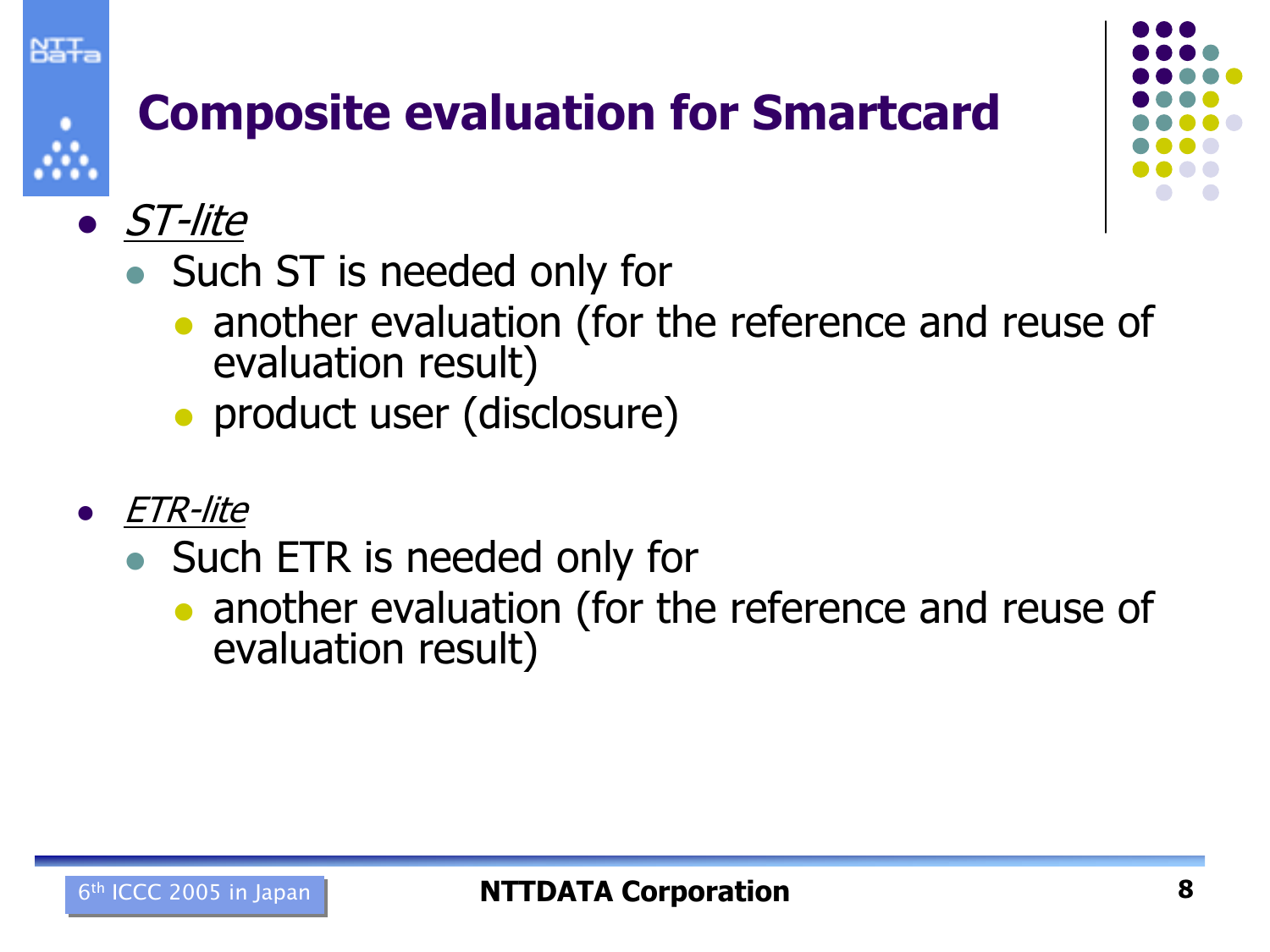

Å

## Typical case 1



• Simplest case

|                     | IC evaluation                 | <b>Composite</b><br>evaluation |
|---------------------|-------------------------------|--------------------------------|
| СB                  | CB1 (in country $C1$ ) $ CB1$ |                                |
| PP refered in ST    | PP <sub>1</sub>               | PP <sub>2</sub>                |
| Number of developer |                               |                                |
| Developer's country | C1                            | C1 or another                  |
| PP compliance       | Yes                           |                                |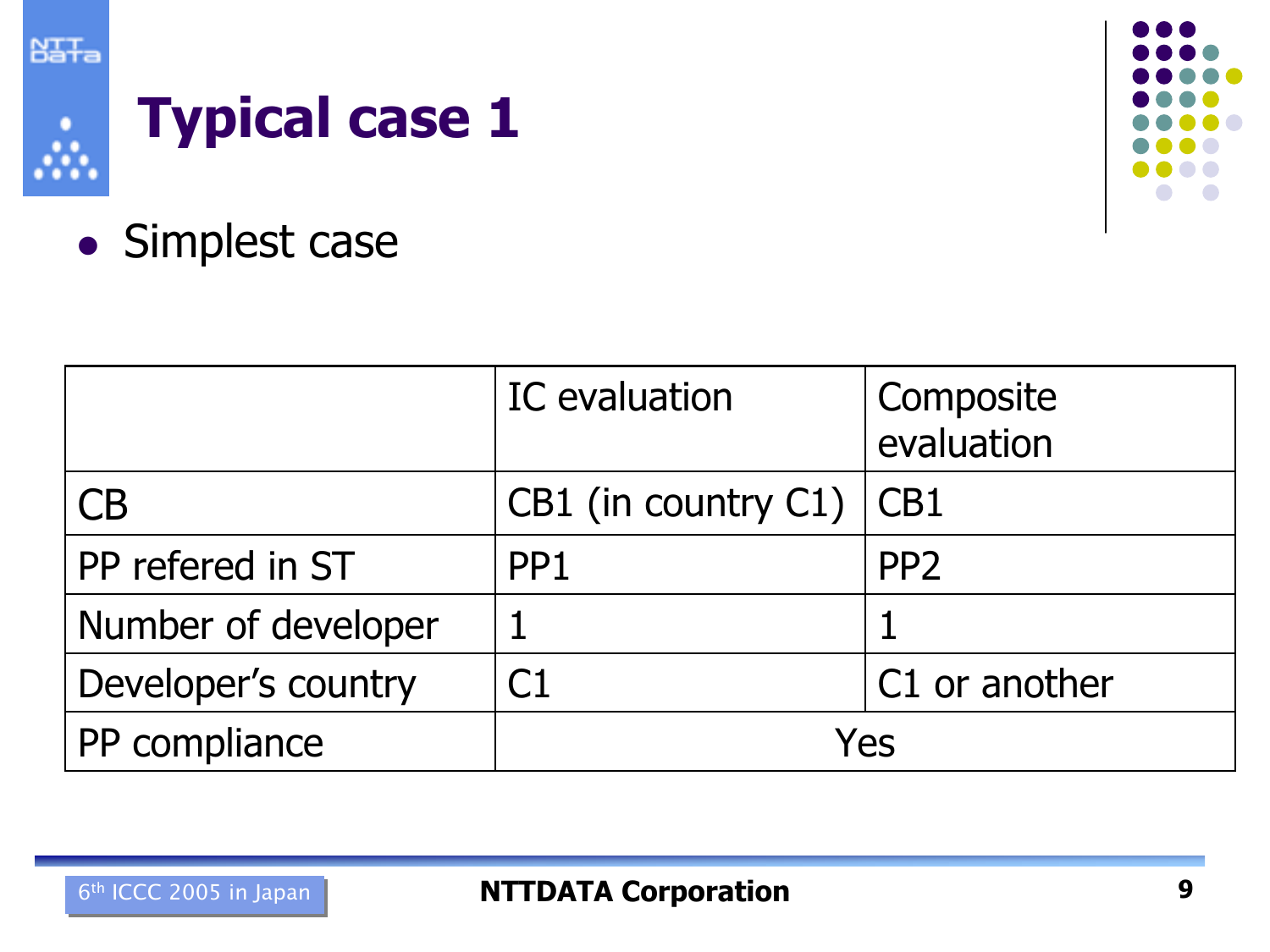





- Two different CBs are involved
- For CB2, ETR-lite could be available

|                     | IC evaluation                               | Composite<br>evaluation |
|---------------------|---------------------------------------------|-------------------------|
| CB                  | CB1 (in country C1) $ $ CB2 (in country C2) |                         |
| PP refered in ST    | PP <sub>1</sub>                             | PP <sub>2</sub>         |
| Number of developer |                                             |                         |
| Developer's country |                                             | C1 or another           |
| PP compliance       | Yes                                         |                         |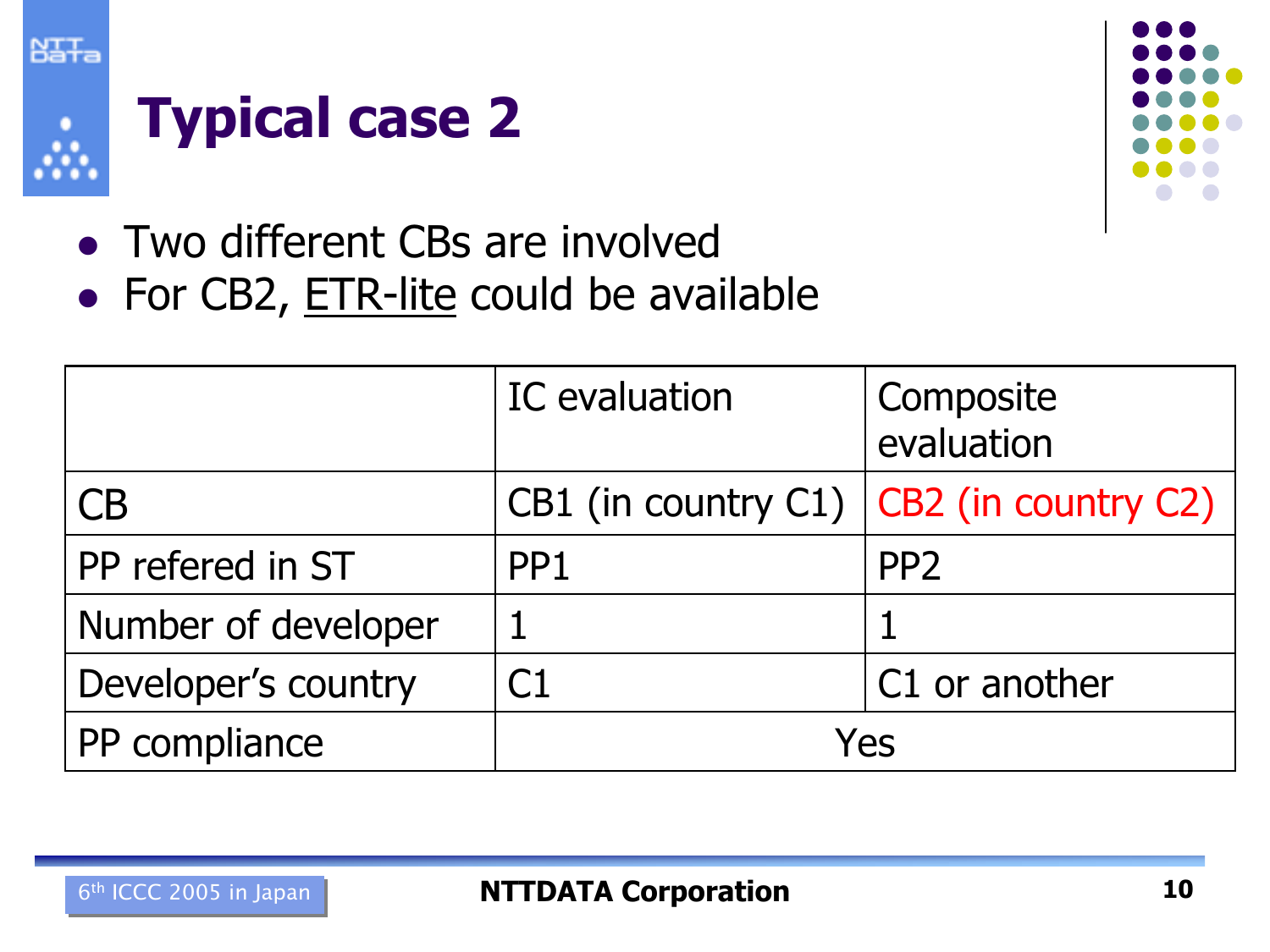

#### Our case



- The first challenge of composite evaluation
- 'ST evaluation' is required by user before Aug. 2003
- $\bullet$ Scope:  $TOE = IC + ES + 2APS (initially)$

|                     | <b>IC</b> evaluation | Composite<br>evaluation |
|---------------------|----------------------|-------------------------|
| CB                  | France               | France                  |
| PP refered in ST    | <b>PP9806</b>        | <b>JUKI-PP</b>          |
| Number of developer |                      | 2                       |
| Developer's country | France               | Japan                   |
| PP compliance       | <b>No</b>            |                         |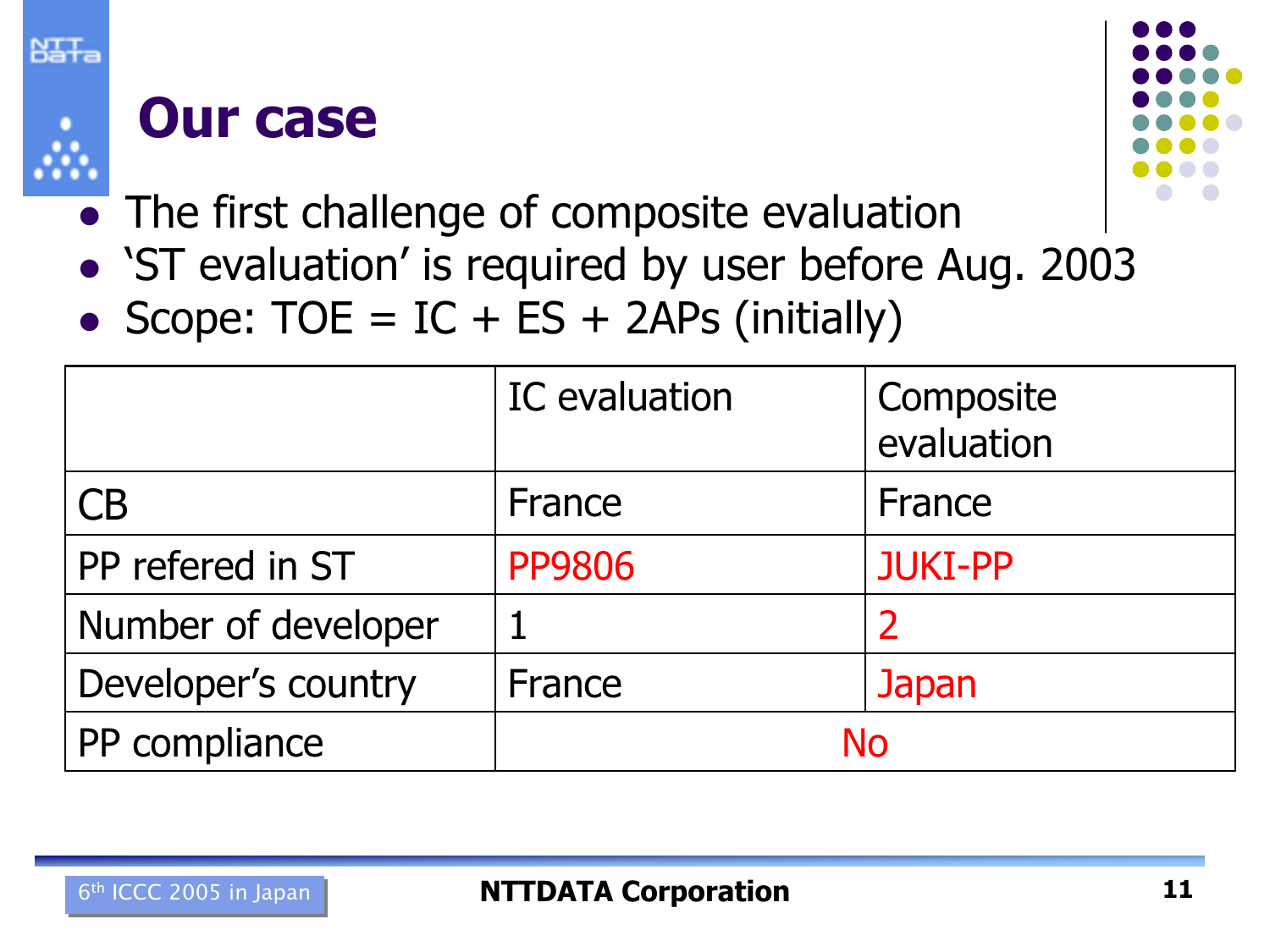



- How to handle ST without PP compliance
- $\bullet$ How to apply CC for complicated formation of development
- $\bullet$  How to achieve ALC, ACM, ADO for Japanese developers' project as well as for development site visit by foreign ITSEF
- Coordination with all related protagonists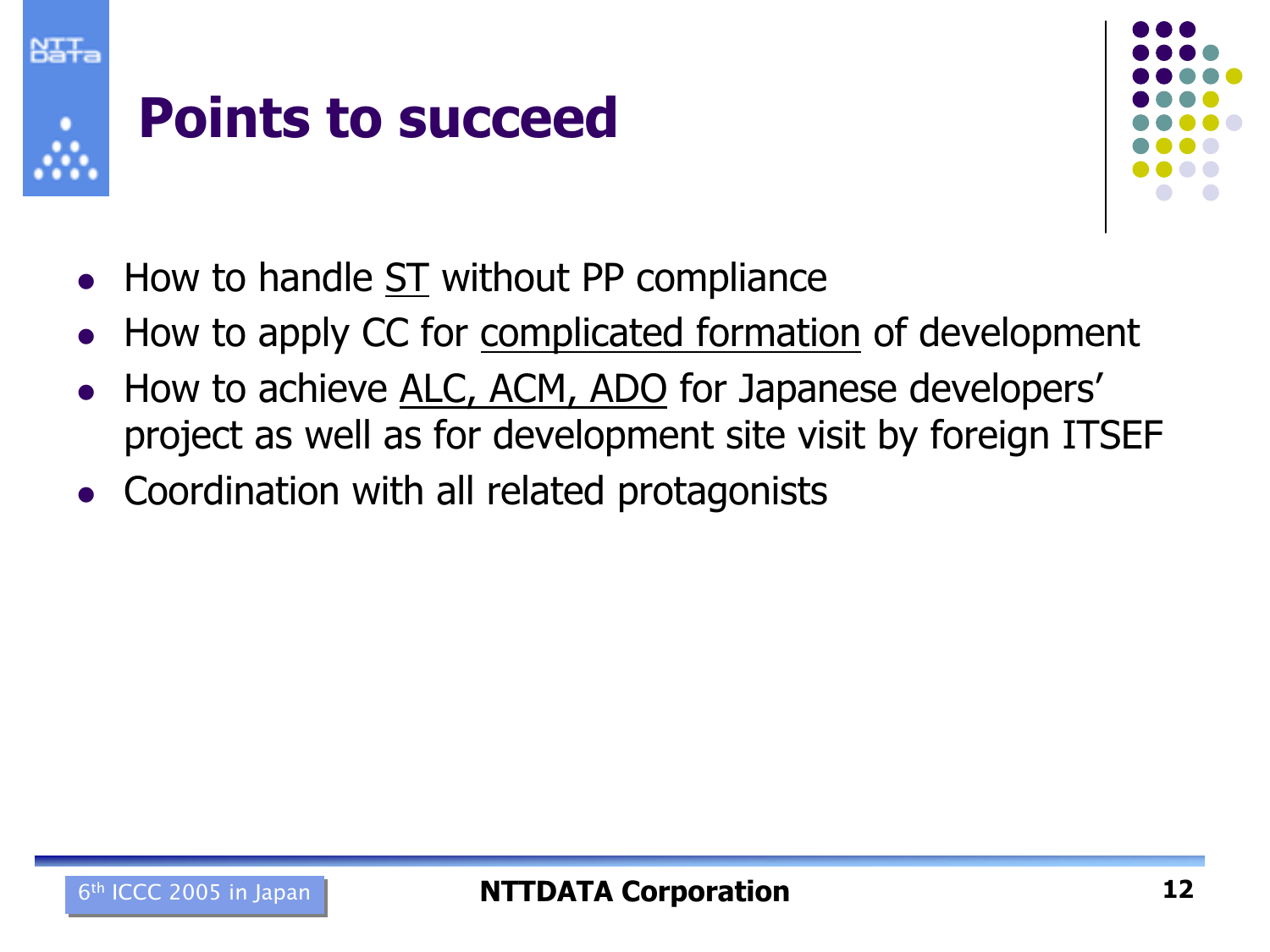

## Point #1 ST

#### ISSUE

- JUKI-PP defines only a minimum set of requirements (SFRs)
- ST is required to be compliant with JUKI-PP
- Contents of ST must be adapted



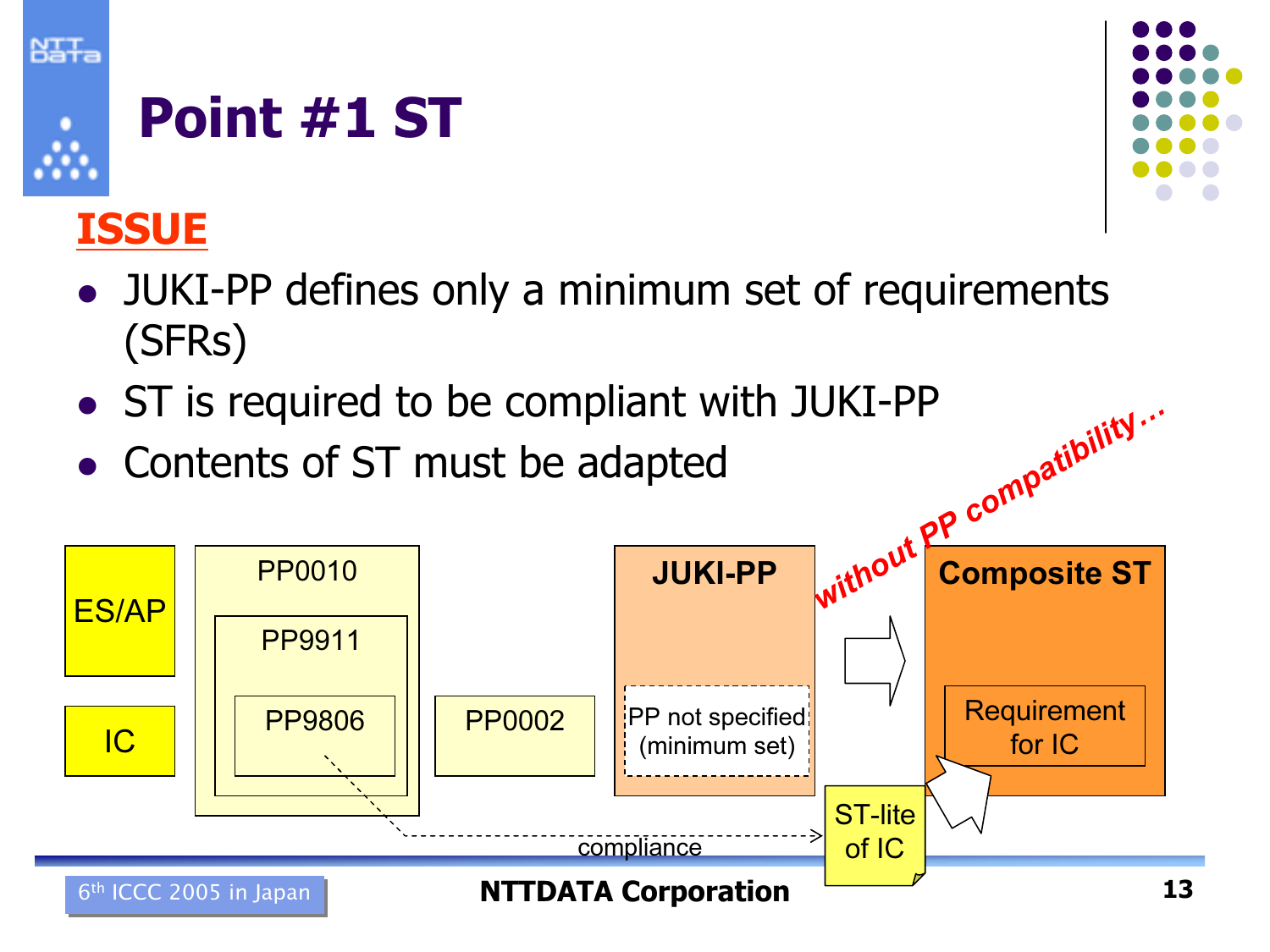





- ST adaptation
	- $\bullet$  Method for reusing, removing, modifying or set-off of security environments and security functional requirements for both STs
		- $\bullet$  "A new methodology for composite smartcard evaluation", N.Ichihara, NTTDATA, ICCC2003

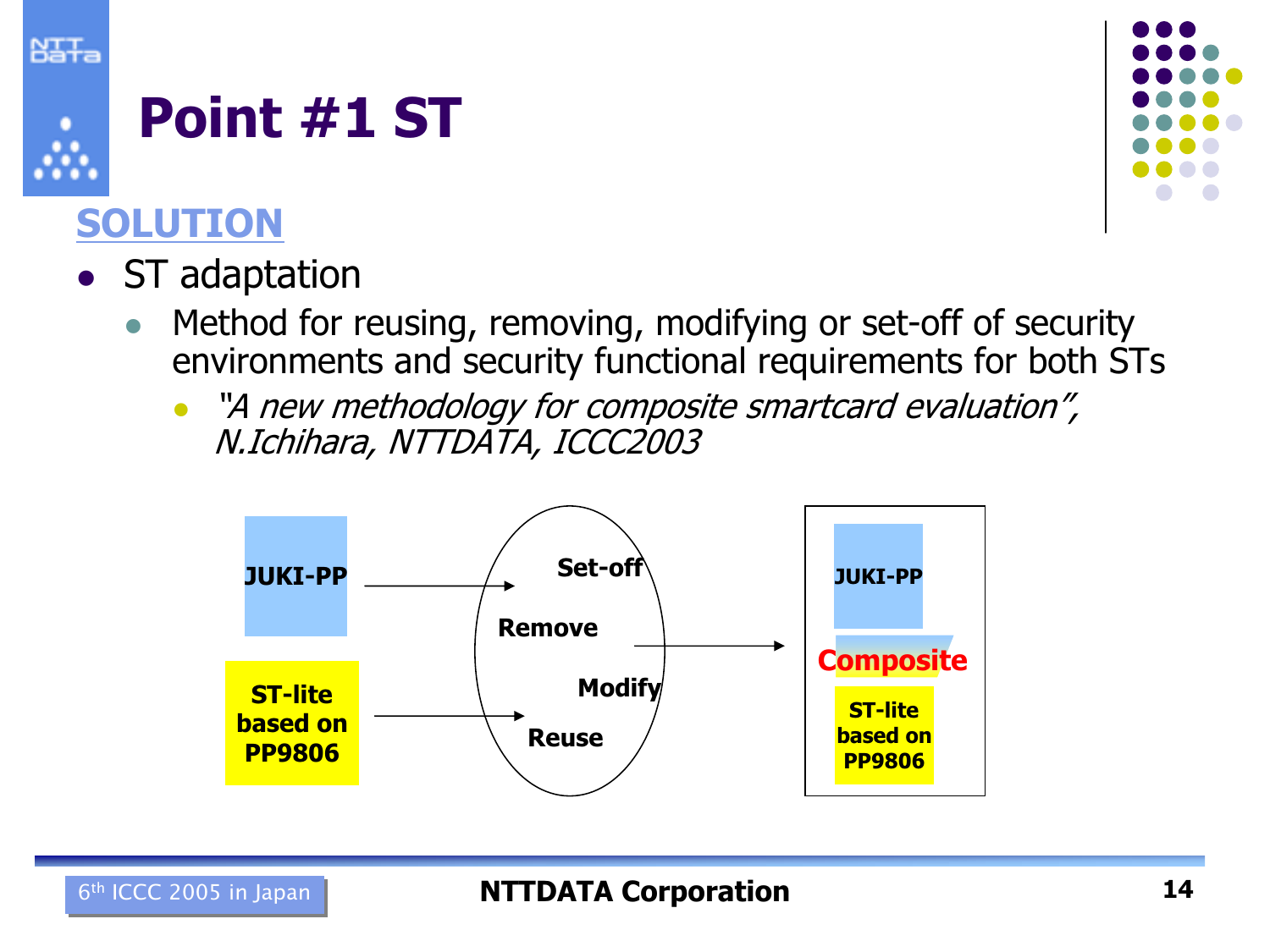### Point #2 Three-layered TOE

#### ISSUE

- $\bullet$  TOE includes IC + ES + AP
- $\bullet$ Security Functional Requirement for ?
- Identification of security for each of them





#### $6<sup>th</sup>$  ICCC 2005 in Japan  $\begin{array}{ccc} \hline \textbf{I5} & \textbf{I5} \end{array}$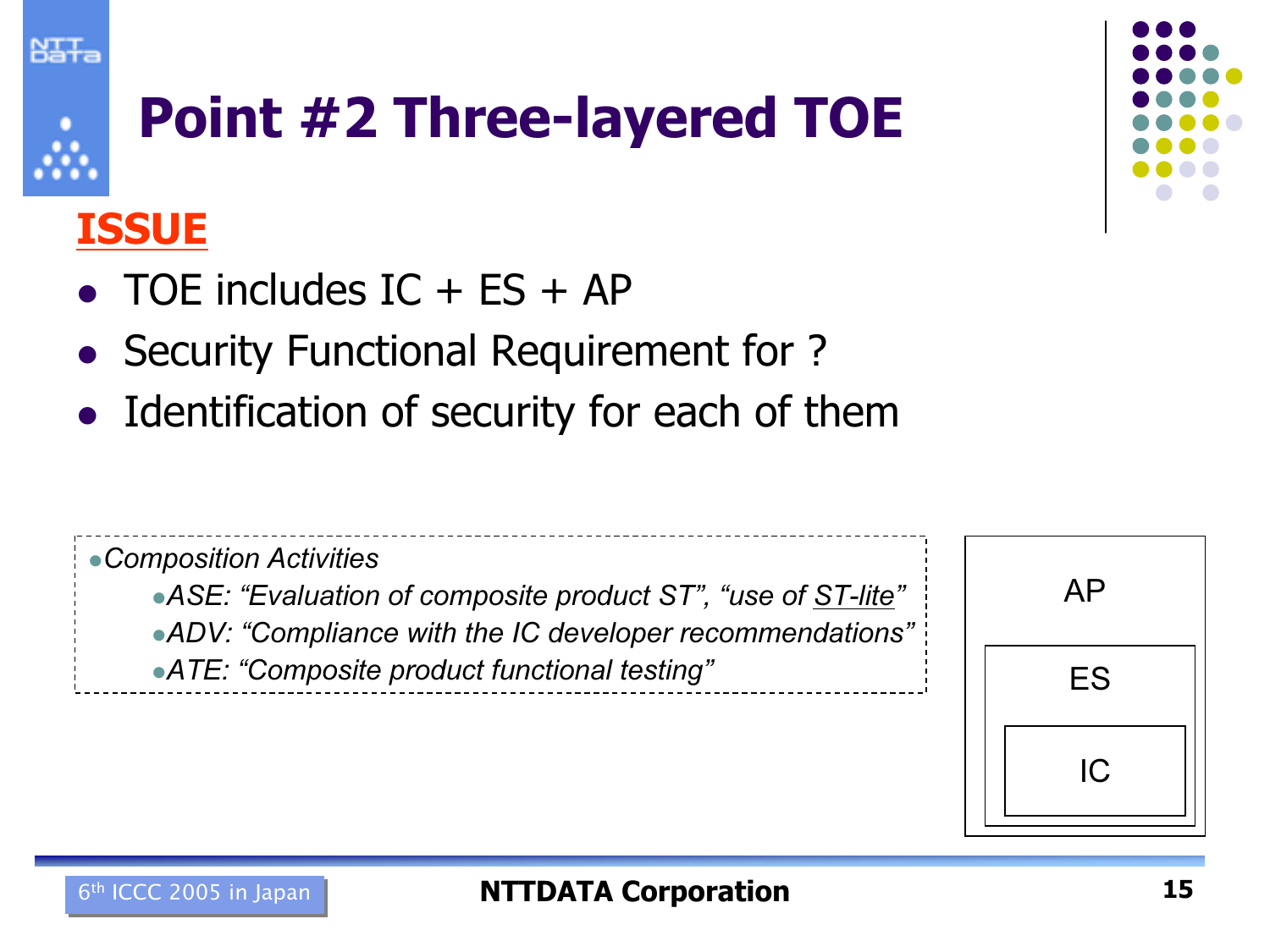# Point #2 Three-layered TOE

#### SOLUTION

**NIT-**

- "Internal composite evaluation"
	- $\bullet$ Identifying the boundary of security responsibility for each one
	- $\bullet$  Composite evaluation for "IC+ES"
		- -ES compliance with security recommendations provided by IC
		- Security recommendations of ES to ES users / AP developer
	- $\bullet$  Composite evaluation for "AP+ result of composite evaluation of IC+ES"
		- -AP compliance with security recommendations provided by ES and IC
		- -Security recommendations of AP to AP users

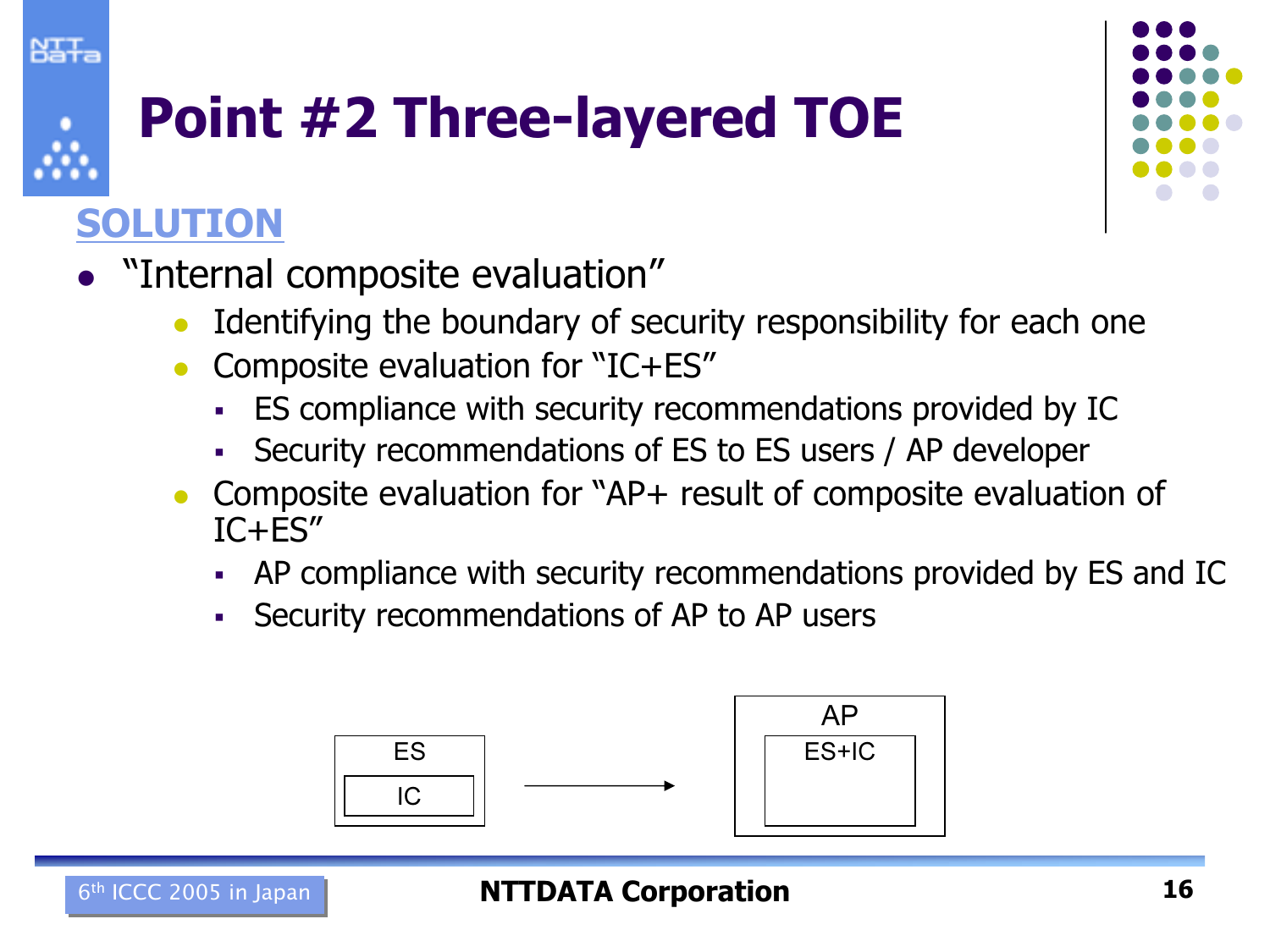

## Point #3 Complicated formation

#### ISSUE

- $\bullet$  How to apply methodology of 'composite evaluation' to our case?
	- $\bullet$ IC developer/manufacturer: STMicroelectronics
	- $\bullet$ ES developer/designer: NTTDATA
	- $\bullet$ ES coding/card manufacturing: company-A

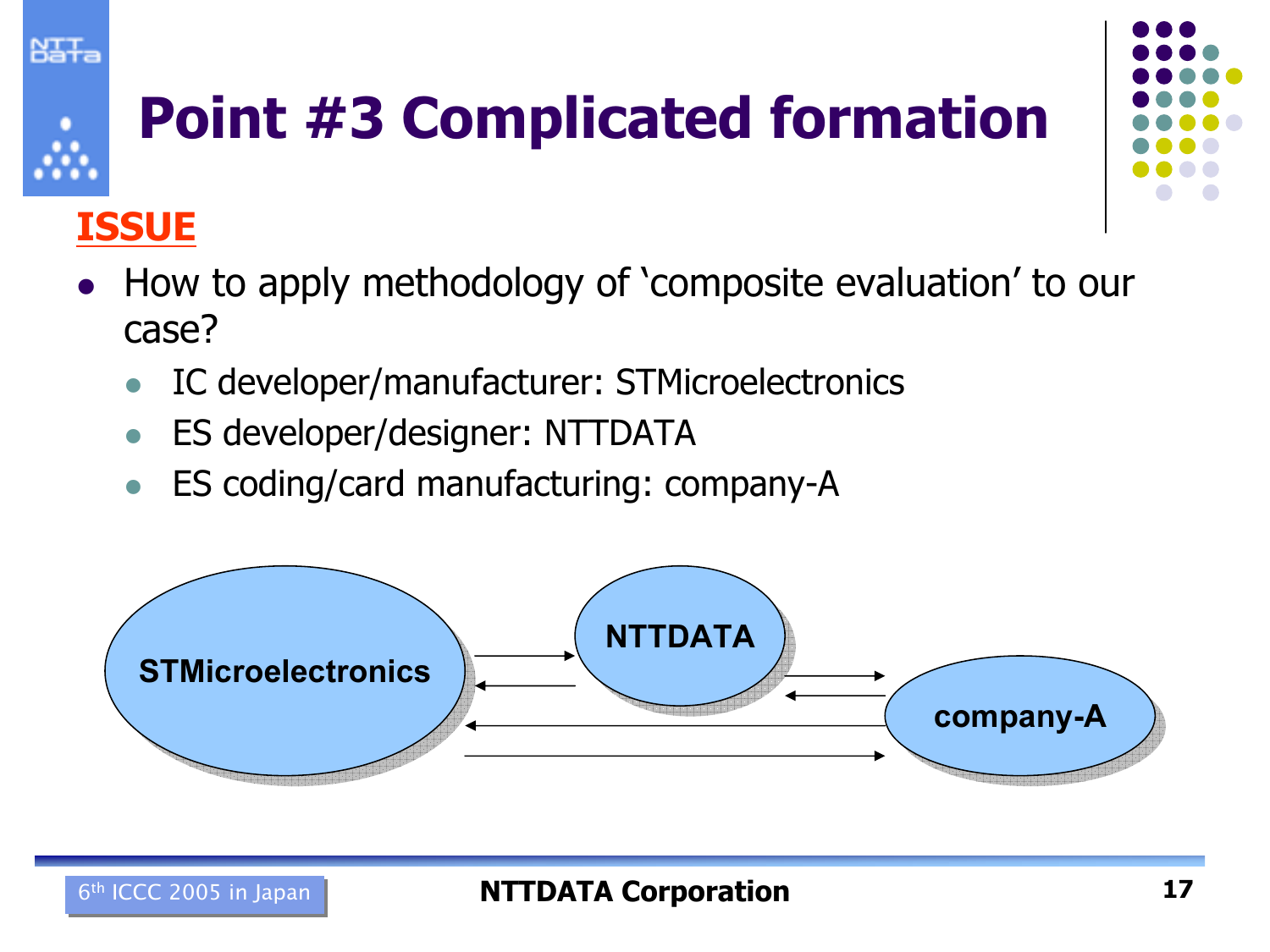



#### SOLUTION

- $\bullet$  To define roles and responsibilities
- To assign developers to related roles for each lifecycle stage
- To apply composition activities (ALC, ACM, ADO)
- $\bullet$  Then, ITSEF could identify 'Who' should be checkedon 'what' kind of activity?

|         |                                                  | ted formation                                                                                                                                                                                                                                                                                                                                                                                                                                                                       |
|---------|--------------------------------------------------|-------------------------------------------------------------------------------------------------------------------------------------------------------------------------------------------------------------------------------------------------------------------------------------------------------------------------------------------------------------------------------------------------------------------------------------------------------------------------------------|
| Phase 1 | Smartcard<br>embedded<br>software<br>development | embedded<br>the<br>smartcard<br>software<br>developer is in charge of the smartcard<br>embedded software development and the<br>specification of IC pre-personalisation<br>requirements,                                                                                                                                                                                                                                                                                            |
| Phase 2 | IC development                                   | the IC designer designs the IC, develops IC<br>dedicated software, provides information,<br>software or tools to the smartcard embedded<br>software<br>developer, and receives<br>the<br>smartcard embedded software from the<br>developer, through trusted delivery and<br>verification procedures. From the IC design,<br>IC dedicated software<br>and smartcard<br>embedded software, he constructs the<br>smartcard IC database, necessary for the IC<br>photomask fabrication, |
| Phase 3 | IC manufacturing<br>and testing                  | the IC manufacturer is responsible for<br>producing the IC through three main steps:<br>IC manufacturing, IC testing,<br>and IC<br>pre-personalisation,                                                                                                                                                                                                                                                                                                                             |
| Phase 4 | IC packaging and<br>testing                      | packaging<br>the<br>Ю<br>manufacturer is<br>responsible for the IC packaging and testing,                                                                                                                                                                                                                                                                                                                                                                                           |
| Phase 5 | Smartcard<br>product finishing<br>process        | the smartcard product manufacturer is<br>responsible for the smartcard product<br>finishing process and testing.                                                                                                                                                                                                                                                                                                                                                                    |
| Phase 6 | Smartcard<br>personalisation                     | the personaliser is responsible for the<br>smartcard personalisation and final tests.<br>Other smartcard embedded software may be<br>loaded onto the chip at the personalisation<br>process.                                                                                                                                                                                                                                                                                        |
| Phase 7 | Smartcard<br>end-usage                           | the smartcard issuer is responsible for the<br>smartcard product delivery to the smartcard<br>end-user, and the end of life process.                                                                                                                                                                                                                                                                                                                                                |

#### $6<sup>th</sup>$  ICCC 2005 in Japan **ICCC** 2005 in Japan **ICCC** 2005 in Japan **ICCC** 2005 in Japan  $\blacksquare$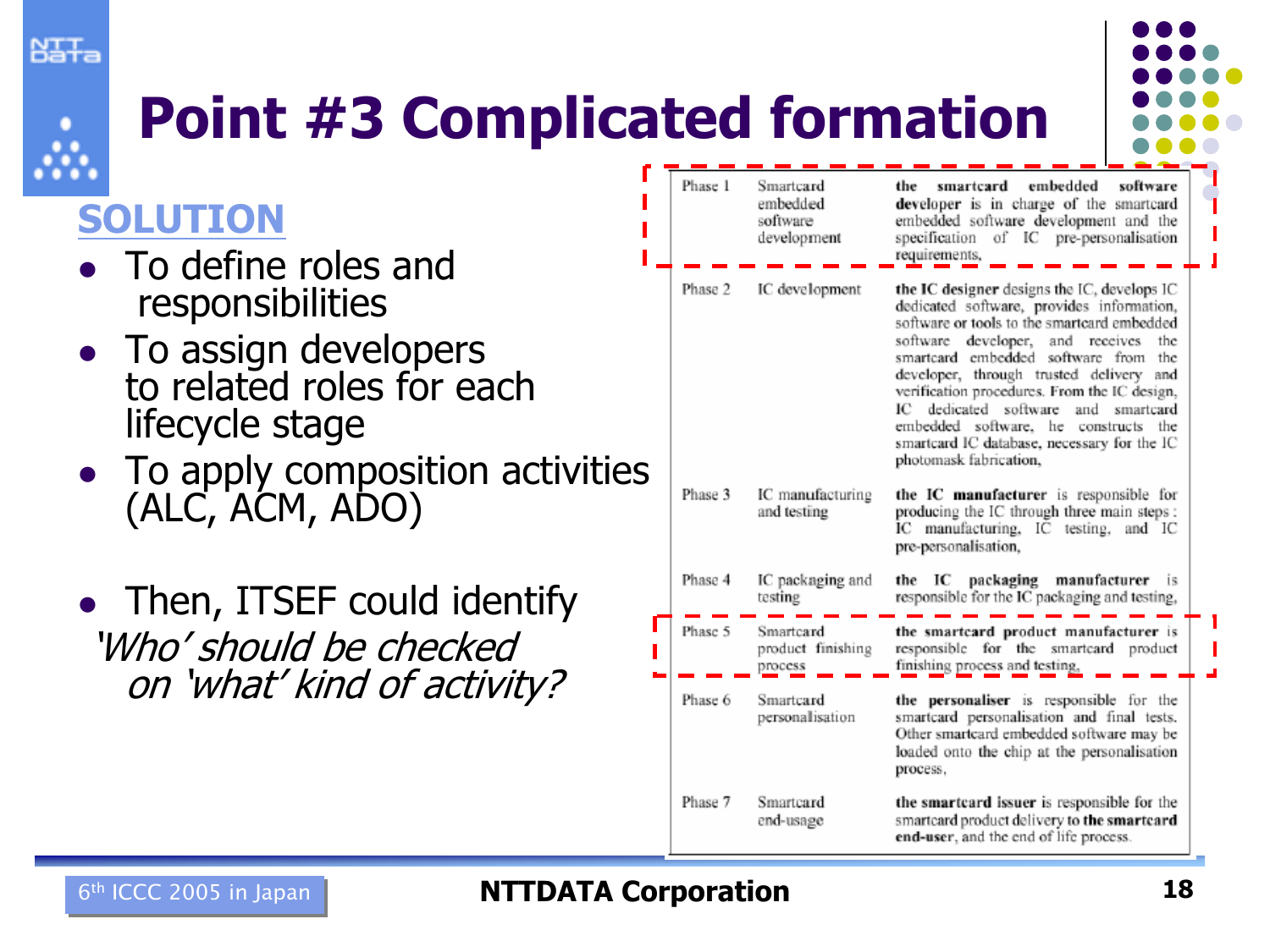

### Point #3 Complicated formation



- $\bullet$  Phase1
	- $\bullet$  Role
		- $\bullet$  ES developer = ES designer + ES implementer
		- $\bullet$ ES designer: ES design and testing
		- $\bullet$ ES implementer: ES coding and debugging
	- Corresponding composition activities
		- $\bullet$ Development life cycle among 2 ES developers (ALC\_LCD)
		- $\bullet$ Configuration management among 2 ES developers (ACM)
		- $\bullet$ ES Delivery to IC manufacturer (ALC\_DVS, ADO\_DEL)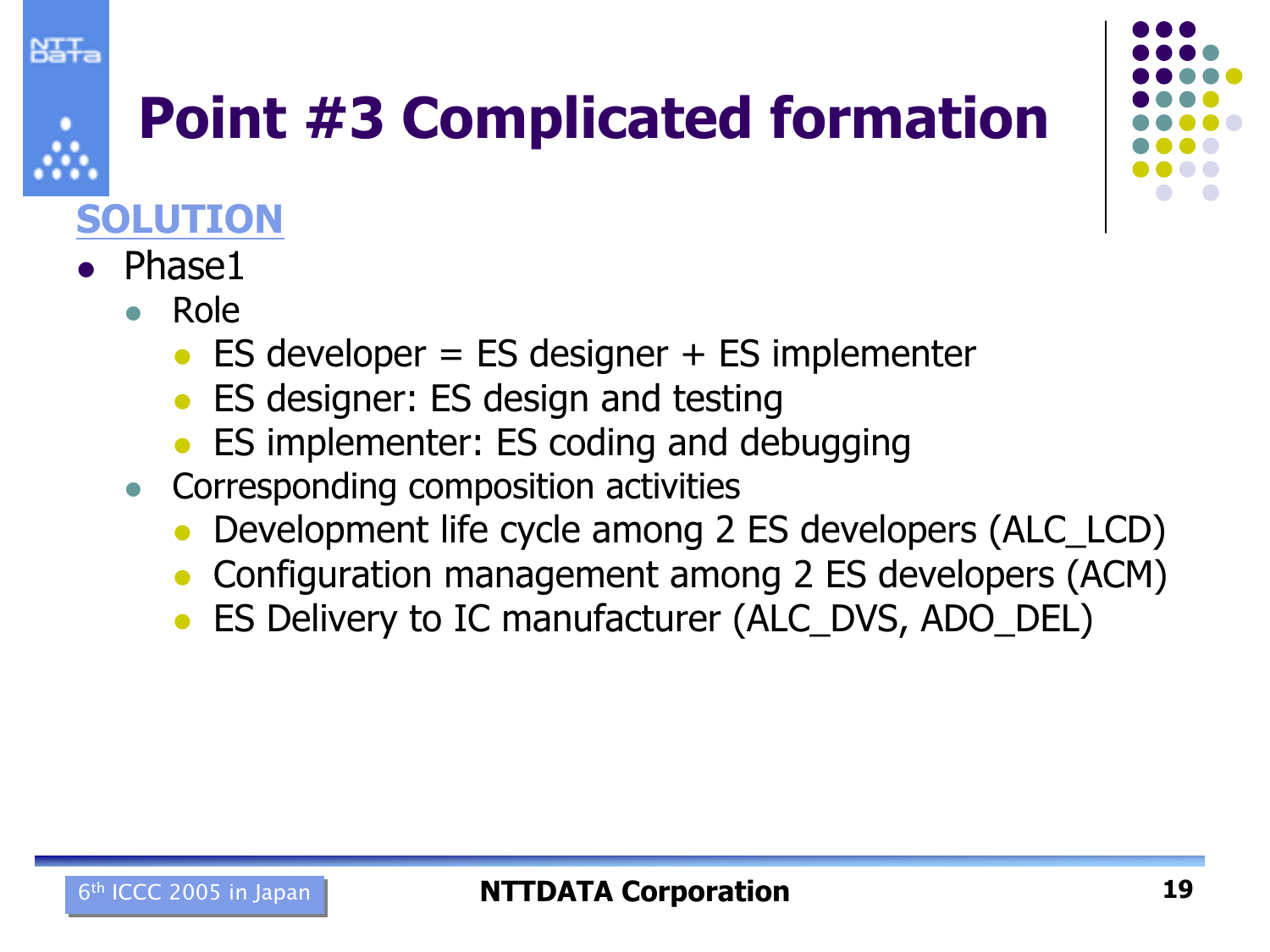

### Point #3 Complicated formation



- $\bullet$  Phase5
	- $\bullet$  Role
		- $\bullet$ Card manufacturer: Manufacturing and testing of smartcard
		- $\bullet$ ES designer: Design of pre personalization data
		- $\bullet$ Card initial issuer: Initial issue of smartcard
	- $\bullet$  Corresponding composition activities
		- $\bullet$ Reception of IC from IC developer (ADO\_DEL, ADO\_IGS)
		- $\bullet$ Reception of pre personalization data (ADO\_DEL, ADO\_IGS)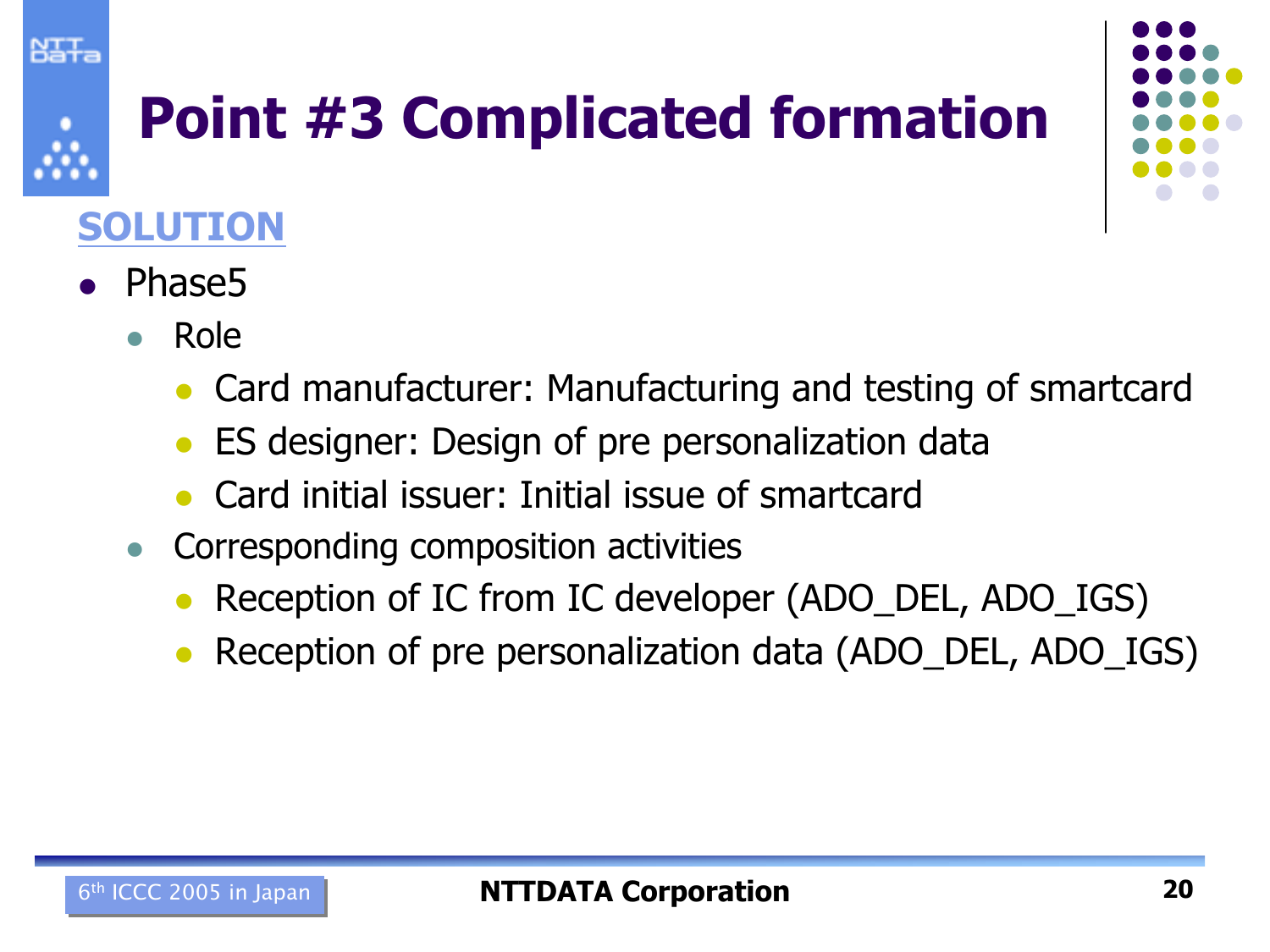



### Point #4 ALC, ACM, ADO

#### ISSUE



 $\bullet$ Site audit by French ITSEF (SERMA Technologies)

The evaluator shall confirm that the security measures are being applied. ALC\_DVS.2.2E

- How can they *confirm*?
- $\bullet$  It was not realistic to translate all pieces of evidences
	- $\bullet$ Manual for Company's TQM / PM / Security policy
	- $\bullet$ Ledger of project information, document, source code or product
	- $\bullet$  Japanese tools for software development or configuration management
	- $\bullet$ Explanations of security measures (safe-box, security door, …)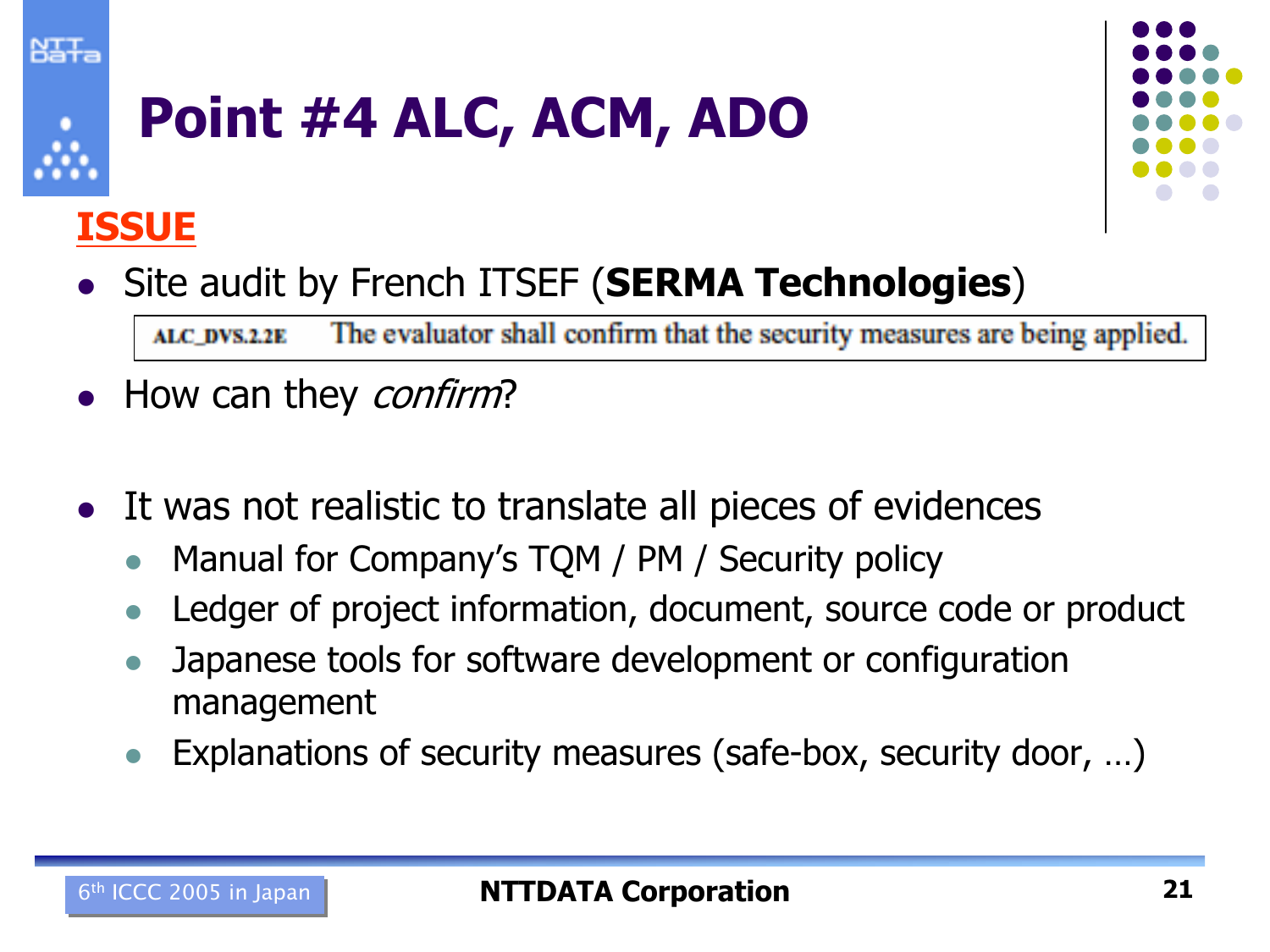

### Point #4 ALC, ACM, ADO

- $\bullet$  (1) Outsourcing using Japanese ITSEF
	- $\bullet$ **SERMA** subcontracts to the Japanese ITSEF (**ECSEC**) in order to perform partial documentary evaluation
	- $\bullet$ ECSEC is recognized by the French CB DCSSI
	- $\bullet$ We provide ECSEC with Japanese documents as it is
	- $\bullet$ We make and provide English summary documents to SERMA
	- $\bullet$  ECSEC checks Japanese documents and make report to be sent to SERMA, according to the result of check
	- $\bullet$  SERMA checks reports from ECSEC as well as the consistency with the summaries

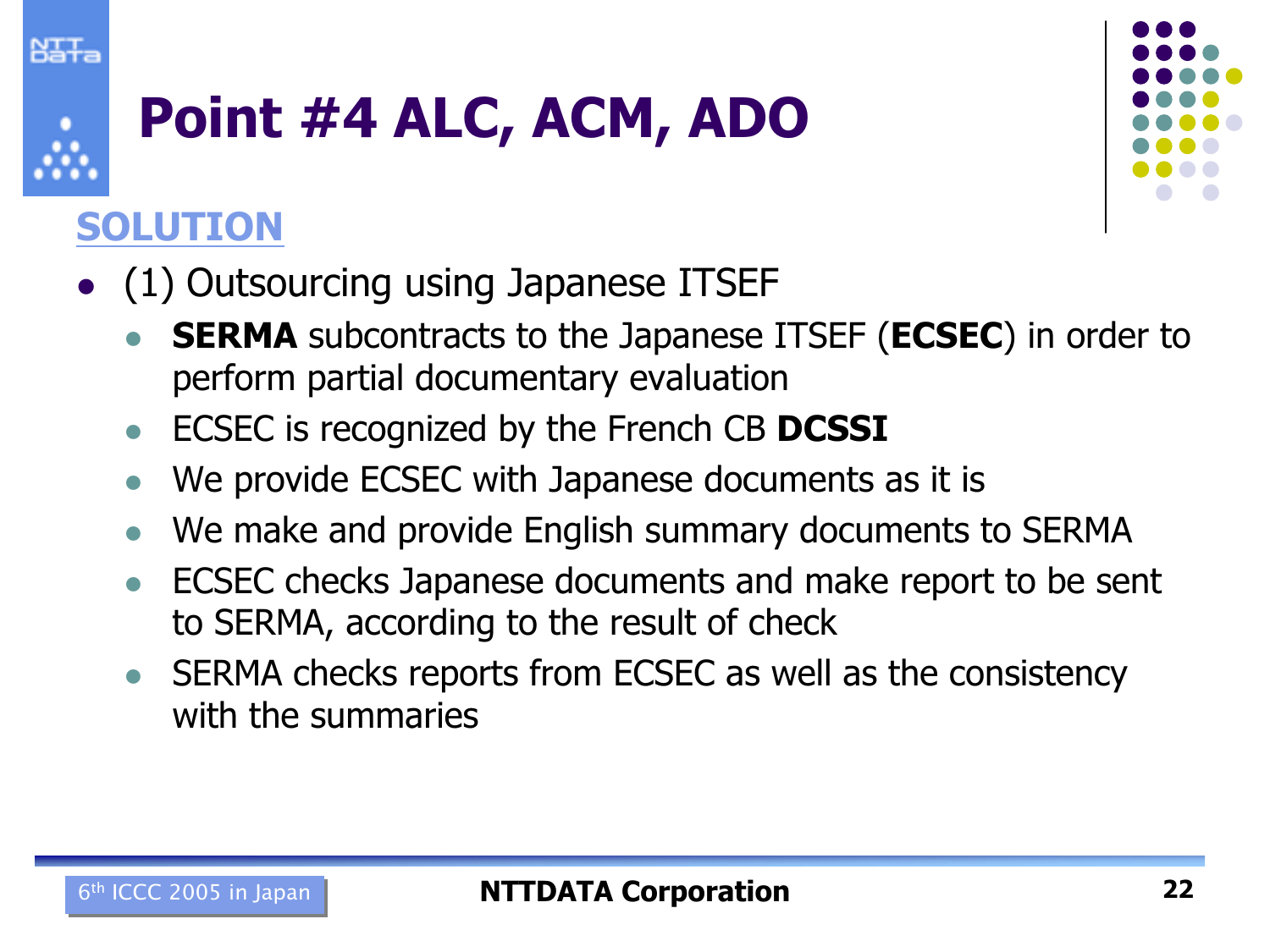

### Point #4 ALC, ACM, ADO

- $\bullet$  (2) Site audit with ECSEC
	- $\bullet$ Preliminary ITSEF meeting
	- $\bullet$ Site audit with ECSEC as trusted translator
	- $\bullet$ ITSEF Meeting after audit
	- $\bullet$ Plenary meeting with developers and ITSEFs

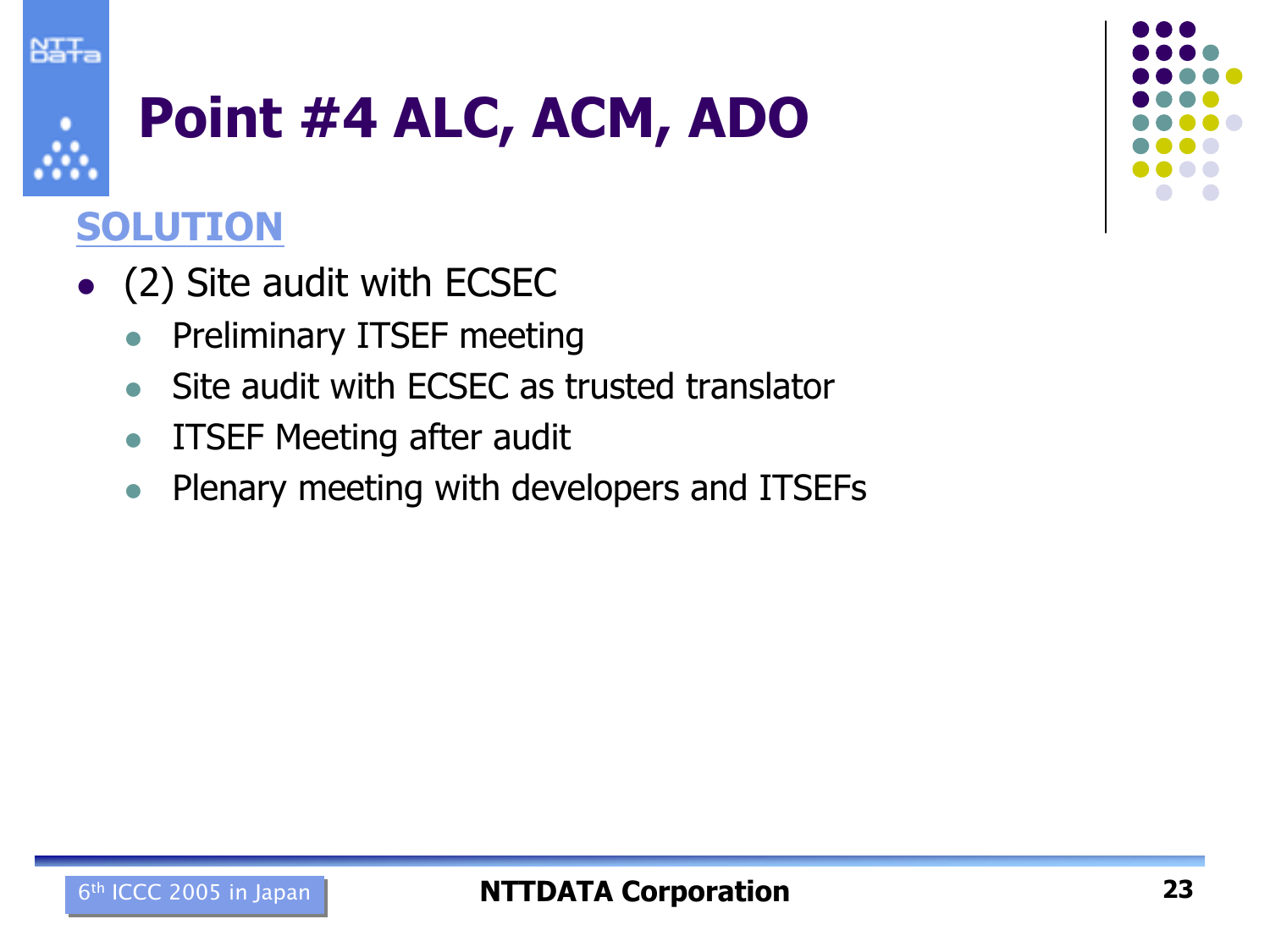



### Point #5 Coordination

- $\bullet$ **Internally** 
	- $\bullet$ on CC study, arrangement of site audit,
- with CB(DCSSI), ITSEF(SERMA)
	- $\bullet$ on every 'points' before evaluation starts
- with Japanese ITSEF(ECSEC)
	- $\bullet$ on outsourcing and contract
- with IC developer (STMicroelectronics)
	- $\bullet$ on *specialized* 'composition activities' and roles
- with company-A
	- $\bullet$ on CC study, preparation of deliverables, site audit,
- **•** Miscellaneous
	- Presentation of new methodology (ICCC), to be discussed
	- $\bullet$ Participating in WG (ISCI-WG1) , to share issues

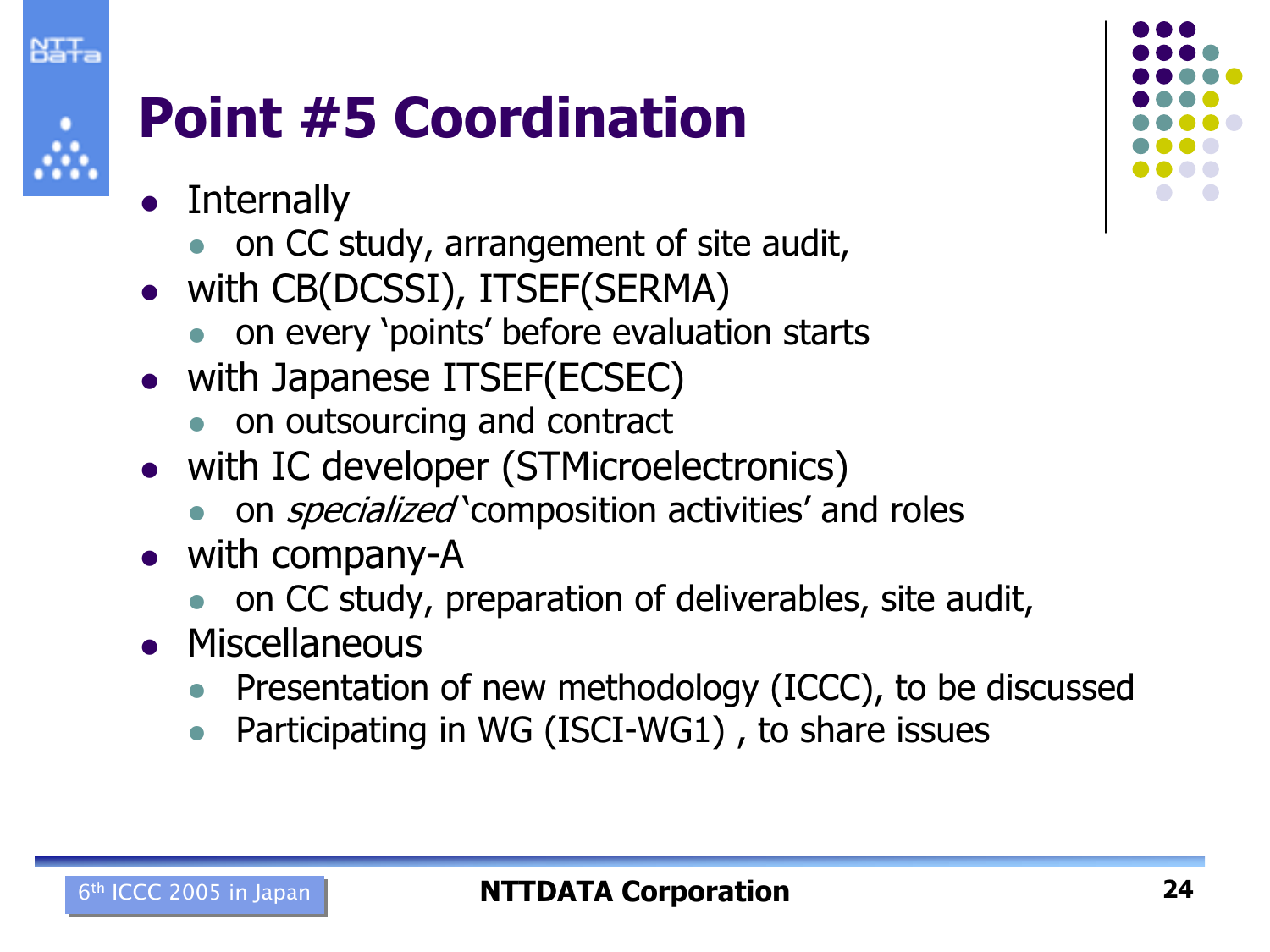



### **Conclusion**

#### Summary

- $\bullet$ History and the origin of composite evaluation
- $\bullet$  Important points:
	- $\bullet$ ST, Complicated formation, ALC/ACM/ADO
	- $\bullet$ Coordination with all involved parties

#### Future works of NTTDATA

- $\bullet$ CCv3.0 impact
- $\bullet$ Harmonization with US, EU and Asian countries
- $\bullet$  New methodology for security engineering
	- $\bullet$ high security / low cost
	- $\bullet$ early-built-in security
	- $\bullet$ integrating with requirement/software engineering